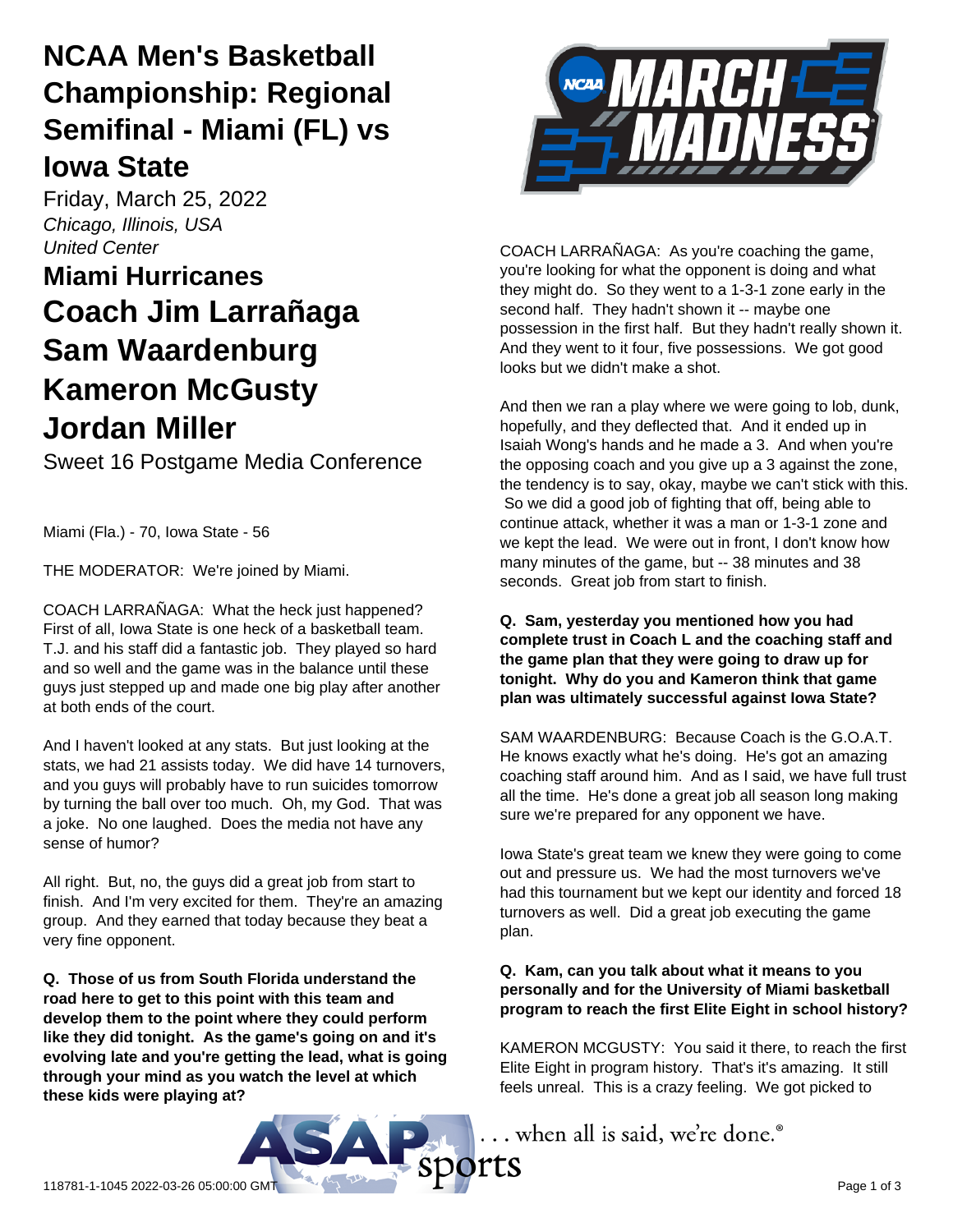finish 12th preseason in our conference eight months ago -- it's a long season, but at the beginning of the season if we would have told you we were going to the Elite Eight, everybody would laugh at us and look at us crazy. Even three weeks into the season if we told that everybody would look at us crazy.

It's just amazing to be here. I love these guys. We've created a bond that can never be broken. And I'm just proud that we were able to pull it off.

#### **Q. Kam, the message all week from Coach was to smile, keep having fun. Was anyone having as much fun as you were on the court tonight and what was that like being in that?**

KAMERON MCGUSTY: I'm an older guy. I'm a lot more laid back and chill. But my younger guys and everybody else, they get me hyped before the games -- Woog is dancing, Bensley's dancing.

The same energy that we had in the tournament, being the loudest team in warmups, yelling and screaming before we're on the court, doing our dance moves, kicking the ball -- it's all the little things we do to get us going. I've got to give thanks to my teammates, you know.

#### **Q. Three ACC teams in the Elite Eight. What does that mean for the league?**

COACH LARRAÑAGA: Probably that we had a down year. Normally we would have four or five. Okay. Somebody laughed at that. But honestly, all during the season I tried to explain our league is really really good. And everybody recognizes that Duke and Carolina, those programs are traditionally very, very strong.

But the other teams in our league are very, very talented, very deep, have great coaches. And our games -- we played like 17 or 18 games decided on the last possession. There's a reason for that. That opponent that we were playing was really good too. But very proud of being a part of the ACC. It's always been my favorite league. And it's going to continue to be.

#### **Q. The team official Twitter account just posted a video of you walking in and the guys spraying water on you. What was that like? What was the dance move that we got to see in celebration?**

COACH LARRAÑAGA: The water was cold. And I don't know -- did I dance at all? I did? Was it any good?

KAMERON MCGUSTY: One of these.

COACH LARRAÑAGA: One of my dance moves from the '60s. Most of you were probably not born yet, but that was really good dancing then.

**Q. Sam, you had that steal and dunk at that eight-minute mark in the second half. Talk about how that play swung momentum and how you guys were able to keep the lead by double digits the rest of the way?**

SAM WAARDENBURG: That's actually funny because Coach Caputo was the one who emphasized us to deny that pass to the big man at the top. And at halftime I had a chat with him about, like, maybe backing off a bit. But he kind of grilled into me to keep up with it. So I give full praise to him.

I was able to get a hand on the ball, get out and dunk it. It's the energy from the bench and the energy from these guys, that's what really swings you, not the dunk, but full praise to the teammates we have. They're amazing and they've been like that all season long.

#### **Q. Jordan, these guys probably knew that this group had potential, but for you to come join this program and now reach the Elite Eight for first time in Miami program history, what does that mean to you?**

JORDAN MILLER: I mean, I can't stop smiling. It's just crazy. I love these guys. I love the coaching staff. I just trusted in Coach L and the coaching staff and what they told me. They dealt with a lot of injuries last year, something you can't really plan for or control.

We just want to keep on rolling, you know what I mean? It's incredible, but I'm happy, but I also want to keep going. It's like trying to find the balance between trying to enjoy the moment but also be so locked, in wanting it so bad. But like Sam said a little bit ago, I love the group of guys and the coaching staff. This is a family unit.

#### **Q. In your words, what does this mean for the program? What does this mean for Miami basketball to get to the Elite Eight?**

COACH LARRAÑAGA: I think everybody knows that college athletics are really an important part of any university because everybody reads the sports pages. Everybody follows all the teams and there are alumni and boosters, follows it online, they turn on the TV set. There's a reason that March Madness is probably the best sporting event in the world. So many millions of people follow it.

And so to be a part of a great university, a top 50 school in the country, great academically. These guys, master's, two

... when all is said, we're done.<sup>®</sup>